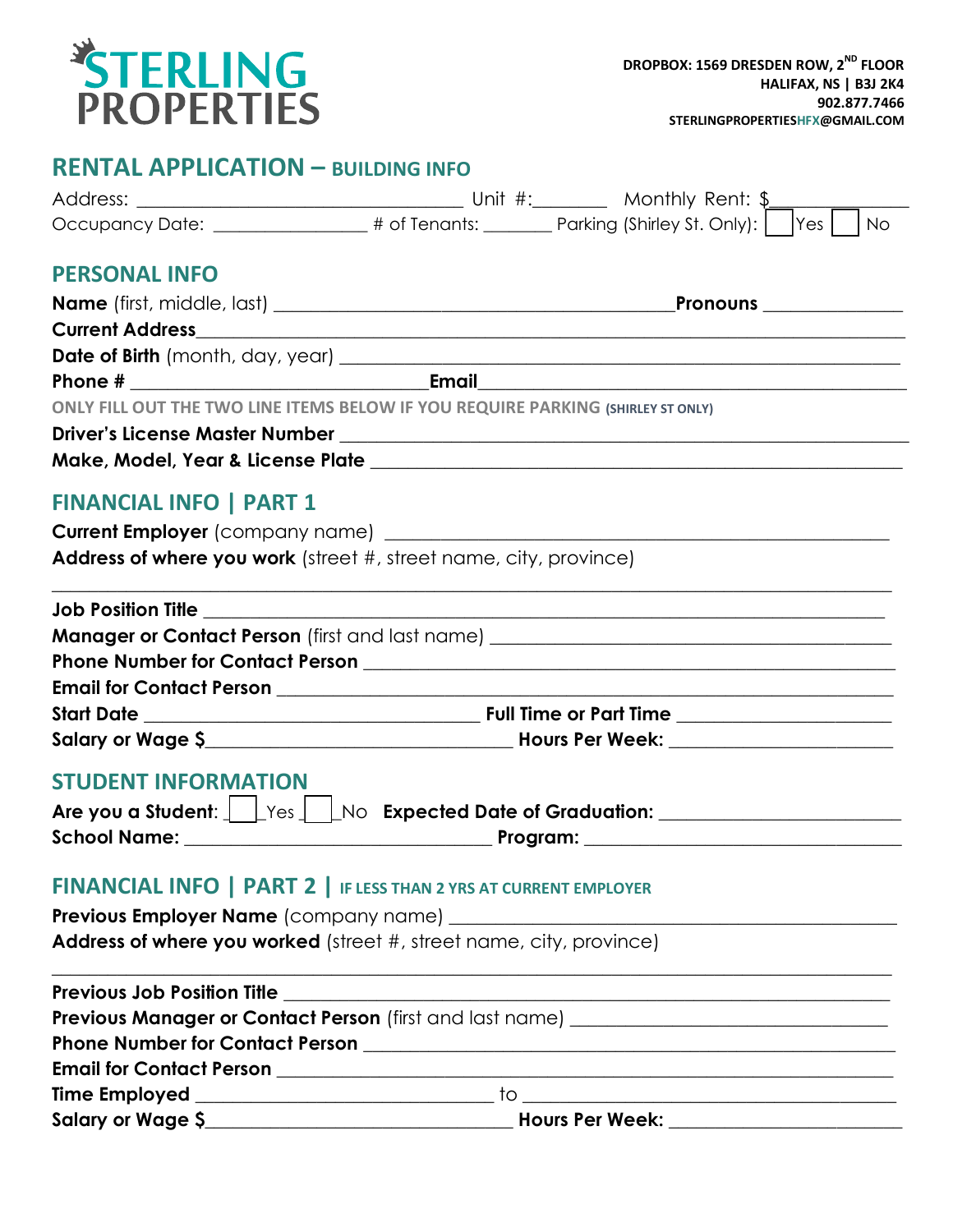## **FINANCIAL INFO | PART 3**

| Do you have a Line of Credit?   $ YES $  NO If yes, how much is available to use \$                                                                    |                |                                                                                                      |
|--------------------------------------------------------------------------------------------------------------------------------------------------------|----------------|------------------------------------------------------------------------------------------------------|
| Do you pay a Mortgage or Loan each month $\operatorname{\mathsf{hess}}\nolimits[\operatorname{\mathsf{N}\mathsf{o}}\nolimits$ if yes, how much \$ $\_$ |                |                                                                                                      |
| Do you have a Student Loan? $\boxed{\phantom{\text{y}}\text{YES}}$ NO If yes, what is the balance owing? \$                                            |                |                                                                                                      |
| Are you currently paying back your Student Loan?    YES   NO If no, when? __                                                                           |                |                                                                                                      |
|                                                                                                                                                        |                | If required, do you have someone who could Co-Sign?   YES   NO (Students require a Co-Signer)        |
|                                                                                                                                                        |                | A Co-signer is someone who agrees to pay for your rental obligations in the event you are unable to. |
| <b>Credit Card Balances Owing: ex:</b>                                                                                                                 | <b>TD Visa</b> | S X. XX                                                                                              |
|                                                                                                                                                        |                |                                                                                                      |
|                                                                                                                                                        |                |                                                                                                      |
|                                                                                                                                                        |                |                                                                                                      |

# **RESIDENTIAL HISTORY | PART 1**

| <b>Current Landlord</b> (company name) ____                                        |
|------------------------------------------------------------------------------------|
| Landlord or Property Manager Name (first & last) _                                 |
| <b>Phone Number for Landlord or Property Manager</b>                               |
| <b>Email for Landlord or Property Manager</b>                                      |
| <b>Address Where you Live</b> (street #, apartment #, street name, city, province) |
|                                                                                    |

| Monthly Rent $\$          | Are you a subletter: $\bigcirc$ YES $\bigcirc$ NO |
|---------------------------|---------------------------------------------------|
| <b>Move in Date:</b>      | Lease End Date:                                   |
| <b>Reason for Leaving</b> |                                                   |

# **RESIDENTIAL HISTORY | PART 2**

| <b>Previous Landlord</b> (company name)                                                         |  |
|-------------------------------------------------------------------------------------------------|--|
| Landlord or Property Manager Name (first & last)                                                |  |
| <b>Phone Number for Landlord or Property Manager</b>                                            |  |
| <b>Email for Landlord or Property Manager</b>                                                   |  |
| <b>Address Where you Lived</b> (civic #, apartment #, street name, city, province, postal code) |  |

| <b>Monthly Rent \$</b>    | <b>Time Lived There</b> |  |
|---------------------------|-------------------------|--|
| <b>Reason for Leaving</b> |                         |  |

# **PET CONSIDERATIONS | (NOTE: NOT ALL PROPERTIES ARE DOG FRIENDLY)**

| Pet Type (cat, dog, rabbit, etc.) | Age            | Weight |  |
|-----------------------------------|----------------|--------|--|
| <b>Breed</b>                      | How long owned |        |  |
| Pet Type (cat, dog, rabbit, etc.) | Age            | Weight |  |
| <b>Breed</b>                      | How long owned |        |  |